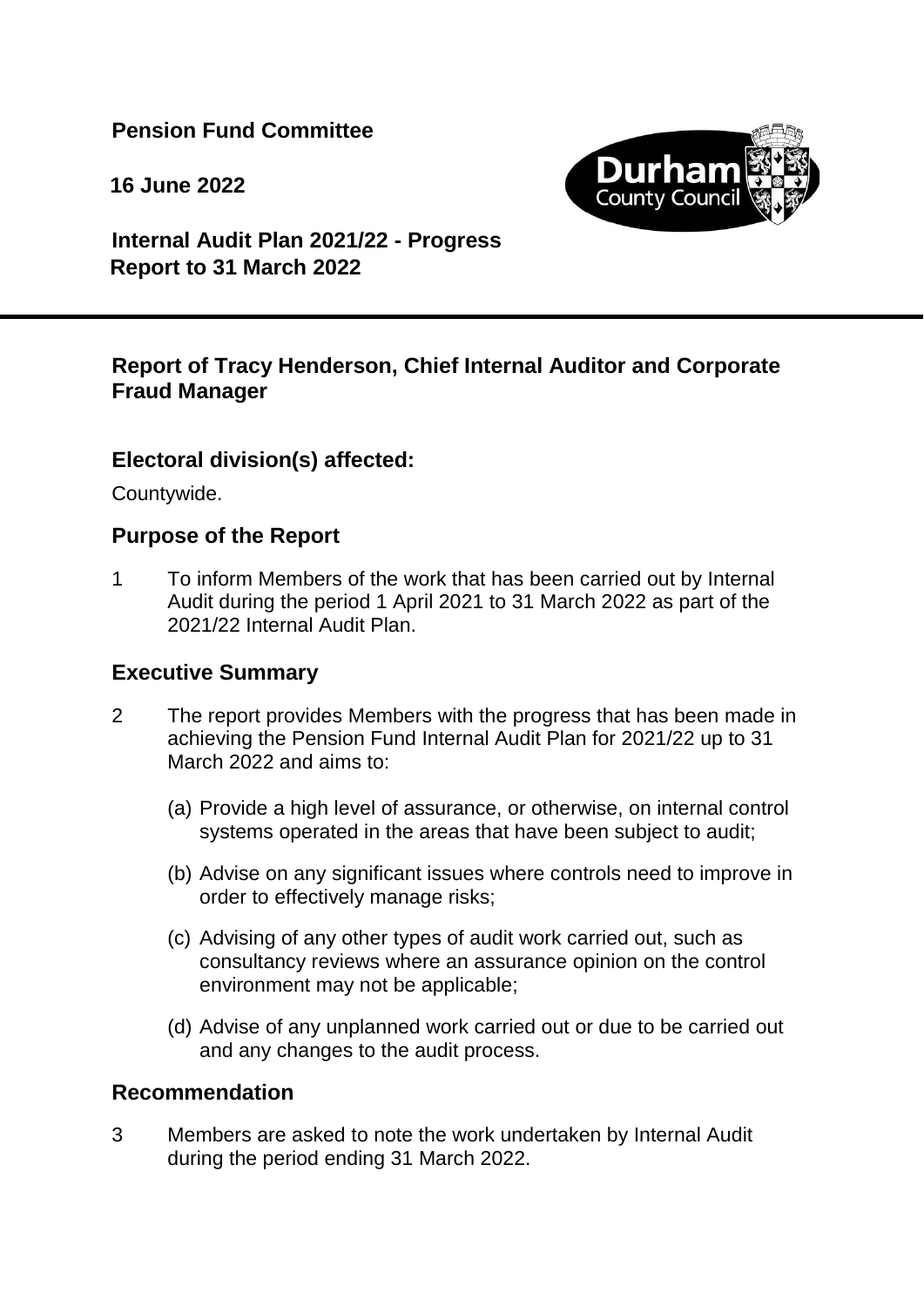#### **Background**

- 4 As an independent consultancy service, the Internal Audit Team strives to continue to add value and improve the organisation's operations as well as providing objective assurance to service managers and the Pension Fund Committee.
- 5 The Annual Internal Audit Plan 2021/22, covering the period 1 April 2021 to 31 March 2022, was approved by the Pension Fund Committee on 11 March 2021.

#### **Progress against 2021/22 planned work:**

6 A summary of the approved audit plan, with the status of each audit, is shown below:

| <b>Audit Title</b>                                                             | <b>Audit Type</b>    | <b>Status</b>               | <b>Opinion</b> |
|--------------------------------------------------------------------------------|----------------------|-----------------------------|----------------|
| Audits brought forward from 2020/21                                            |                      |                             |                |
| <b>Additional Voluntary Contributions</b>                                      | Assurance            | <b>Final Report</b>         | Substantial    |
| <b>Admission Bodies / Funding Risks</b>                                        | Assurance            | In Progress                 |                |
| <b>2021/22 audits</b>                                                          |                      |                             |                |
| <b>Pension System ICT Controls</b>                                             | Assurance            | Preparation and<br>Planning |                |
| Investments                                                                    | Assurance            | Final                       | Substantial    |
| Transfers In/Out                                                               | Assurance            | Final                       | Substantial    |
| Debt Recovery                                                                  | Assurance            | Preparation and<br>Planning |                |
| Compliance with Breach Policy                                                  | Assurance            | Deferred to<br>2022/23      |                |
| National Fraud Initiative - Data<br>matching to identify potential error/fraud | <b>Counter Fraud</b> | Complete for<br>2021/22     |                |
| Management time and ad hoc advice &<br>guidance                                | Advice/Consultancy   | Complete for<br>2021/22     |                |

7 There were nine planned audits for completion in 2021/22. Of the seven assurance reviews, three final reports have been issued, two of which were issued in the last quarter, with the detail of their scopes shown in the table over the page. Of the other four assurance reviews, as at the end of March 2022, one was in progress, two were in the preparation and planning stage and one review had been deferred to 2022/23.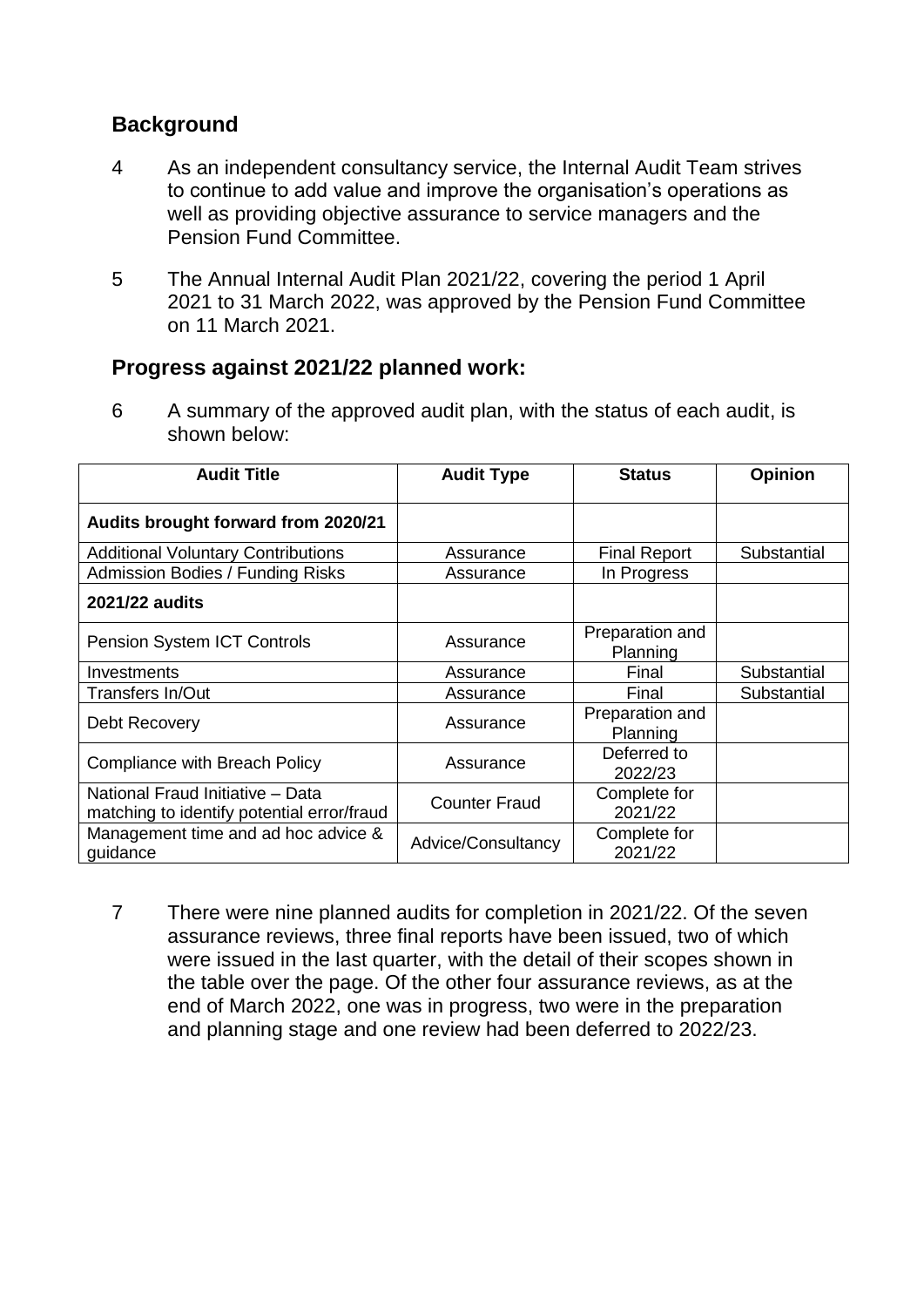| <b>Audit Area</b> | <b>Brief Scope</b>                                                                                                                                                                                                                                                   | <b>Assurance</b><br><b>Opinion</b> |
|-------------------|----------------------------------------------------------------------------------------------------------------------------------------------------------------------------------------------------------------------------------------------------------------------|------------------------------------|
| Investments       | Assurance review of the arrangements in place to<br>mitigate against the risk of assets not being sufficient<br>to meet the liabilities of the pension fund as a result of<br>investments performing poorly, making losses or not<br>providing the required returns. | Substantial                        |
| Transfers In/Out  | Assurance review of the arrangements in place to<br>mitigate against the risks of;<br>Non-compliance with LGPS Pension Regulator<br>$\overline{\phantom{a}}$<br>guidelines;                                                                                          | Substantial                        |
|                   | Transfer value calculations are inaccurate or<br>$\overline{\phantom{0}}$<br>are not carried out promptly.                                                                                                                                                           |                                    |

# **Background papers**

Specific Internal Audit reports issued and working papers.

# **Other useful documents**

• None

**Contact:** Paul Monaghan **Tel:** 03000 269662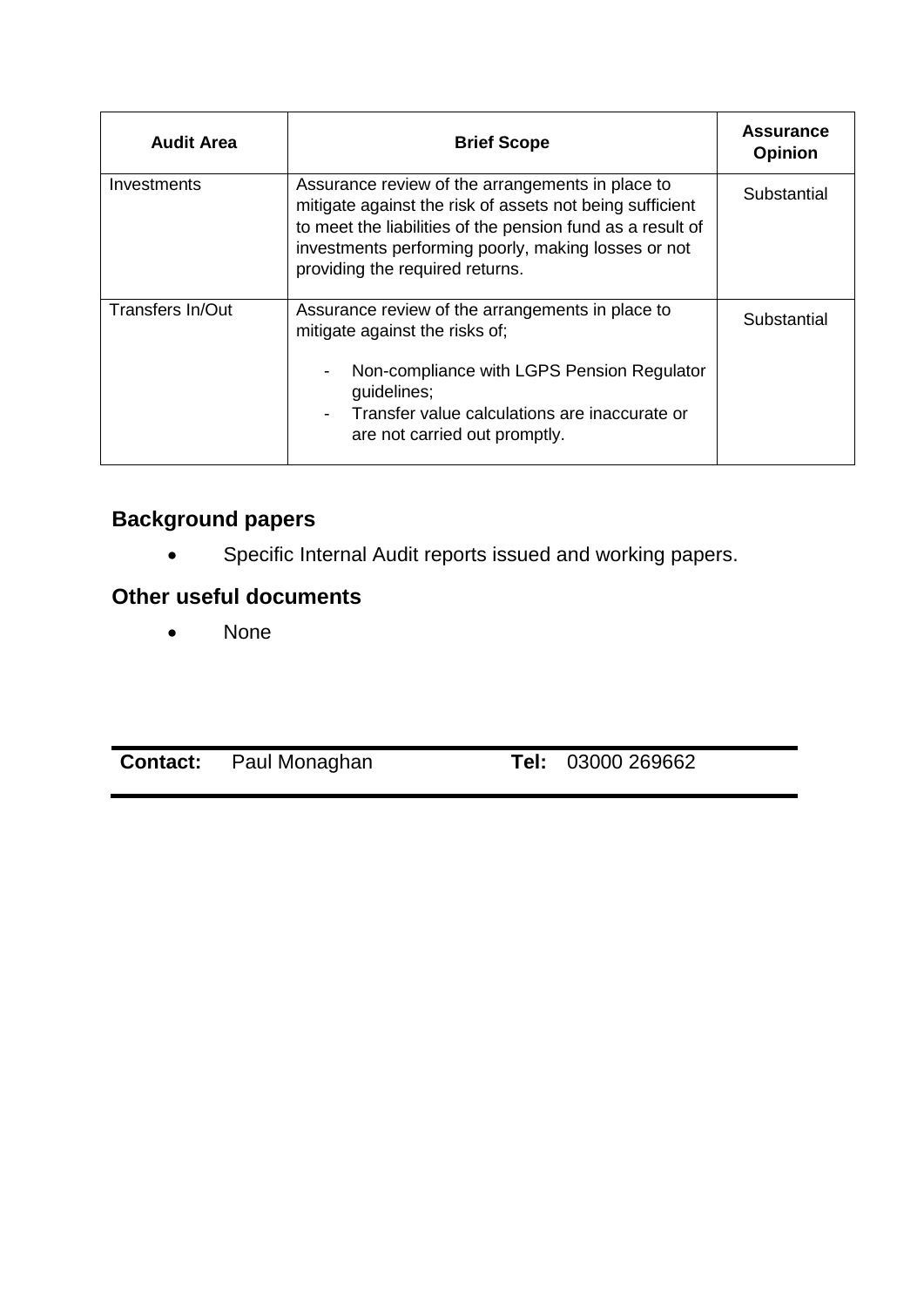# **Appendix 1: Implications**

## **Legal Implications**

The Accounts and Audit Regulation 2015 (Part 2, Section 5) states a relevant authority must undertake an effective internal audit to evaluate the effectiveness of its risk management, control and governance processes, taking into account public sector internal audit standards or guidance.

Furthermore, Internal Audit assists the Corporate Director of Resources in fulfilling their duties under Section 151 of the Local Government Act 1972 which requires each Local Authority to make arrangements for the proper administration of their financial affairs.

## **Finance**

There are no direct financial implications associated with this report.

Internal Audit work has clear and direct effects, through recommendations made, to assist in improving value for money obtained, the probity and propriety of financial administration, and / or the management of operational risks.

# **Consultation**

Pensions Manager, Finance Manager and Corporate Director, Resources.

# **Equality and Diversity / Public Sector Equality Duty**

None.

# **Climate Change**

There are no direct implications on climate change as a result of this report, however the Internal Audit Service ensures that it considers climate change and sustainability in the recommendations that are made.

#### **Human Rights**

None.

#### **Crime and Disorder**

None.

# **Staffing**

None.